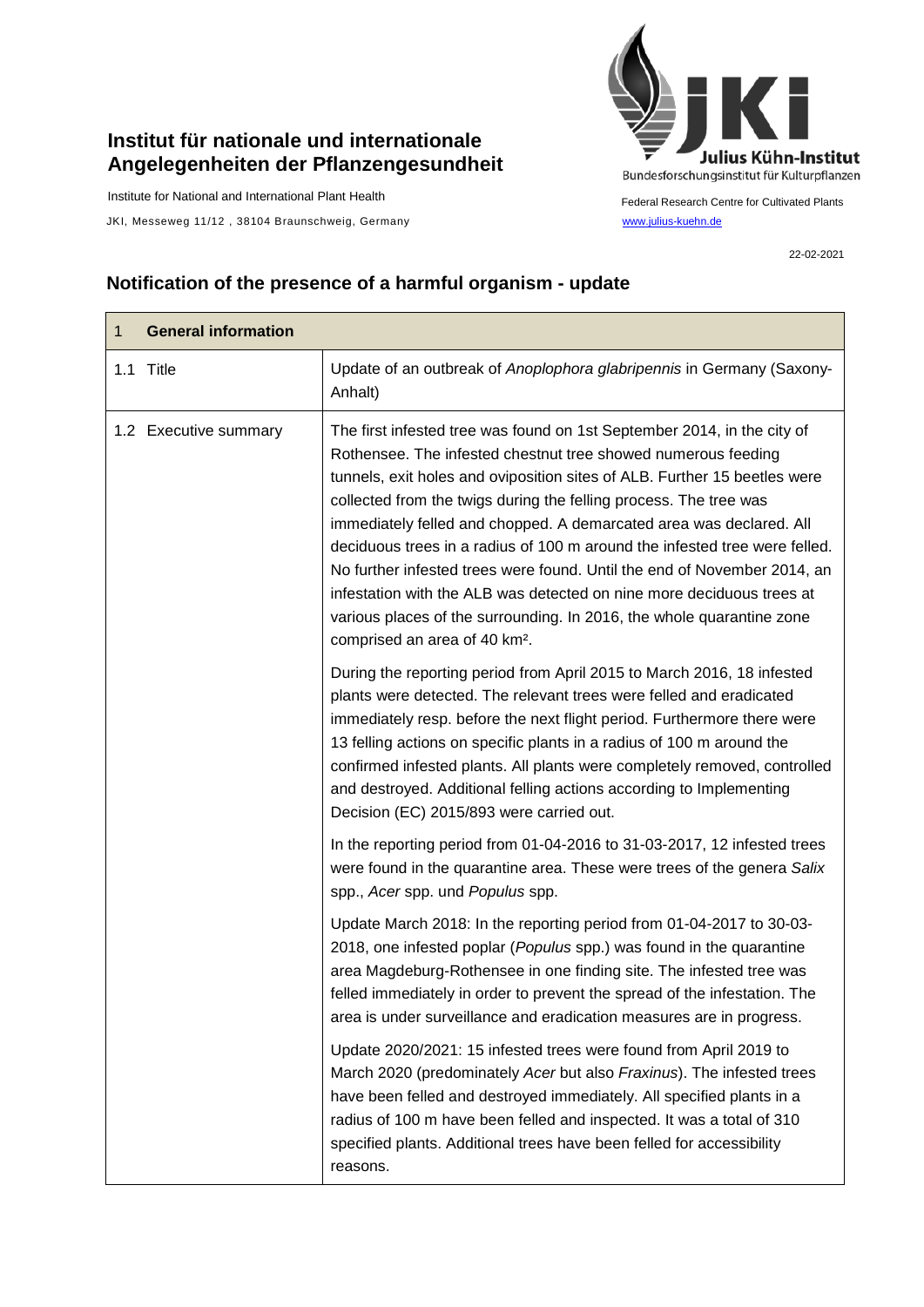| $\overline{2}$ | Information concerning the single authority and responsible persons                                                                         |                                                                                               |  |
|----------------|---------------------------------------------------------------------------------------------------------------------------------------------|-----------------------------------------------------------------------------------------------|--|
| 2.1            | Notification from                                                                                                                           | Julius Kühn-Institut (JKI),<br>Institute for National and International Plant Health, Germany |  |
|                | 2.2 Official contact:                                                                                                                       | Katrin Kaminski,<br>Tel: +49(0)531 299 3378, outbreaks@julius-kuehn.de                        |  |
| 3              | <b>Location</b>                                                                                                                             |                                                                                               |  |
| 3.1            | Location                                                                                                                                    | Magdeburg in Saxony-Anhalt                                                                    |  |
| 4              | Reason of the notification and the pest status                                                                                              |                                                                                               |  |
|                | 4.1 First finding in Germany<br>or in the area                                                                                              | Confirmed appearance of the pest in part of the territory of Germany.                         |  |
|                | 4.2 Pest status of the area<br>where the harmful<br>organism has been<br>found present, after the<br>official confirmation.                 | Transient: actionable, under eradication                                                      |  |
|                | 4.3 Pest status in Germany<br>before the official<br>confirmation of the<br>presence, or suspected<br>presence, of the harmful<br>organism. | Transient: actionable, under eradication                                                      |  |
|                | 4.4 Pest status in Germany<br>after the official<br>confirmation of the<br>presence of the harmful<br>organism.                             | Transient: actionable, under eradication                                                      |  |
| 5              | Finding, sampling, testing and confirmation of the harmful organism                                                                         |                                                                                               |  |
| 5.1            | Date of finding:                                                                                                                            | 01-10-2014                                                                                    |  |
|                | 5.2 Sampling for laboratory<br>analysis.                                                                                                    | Date of sampling: 01-10-2014                                                                  |  |
| 5.3            | Diagnostic method                                                                                                                           | Other, the pest was identified morphologically and molecularly by PCR.                        |  |
| 5.4            | Date of official<br>confirmation of the<br>harmful organism's<br>identity.                                                                  | 01-10-2014                                                                                    |  |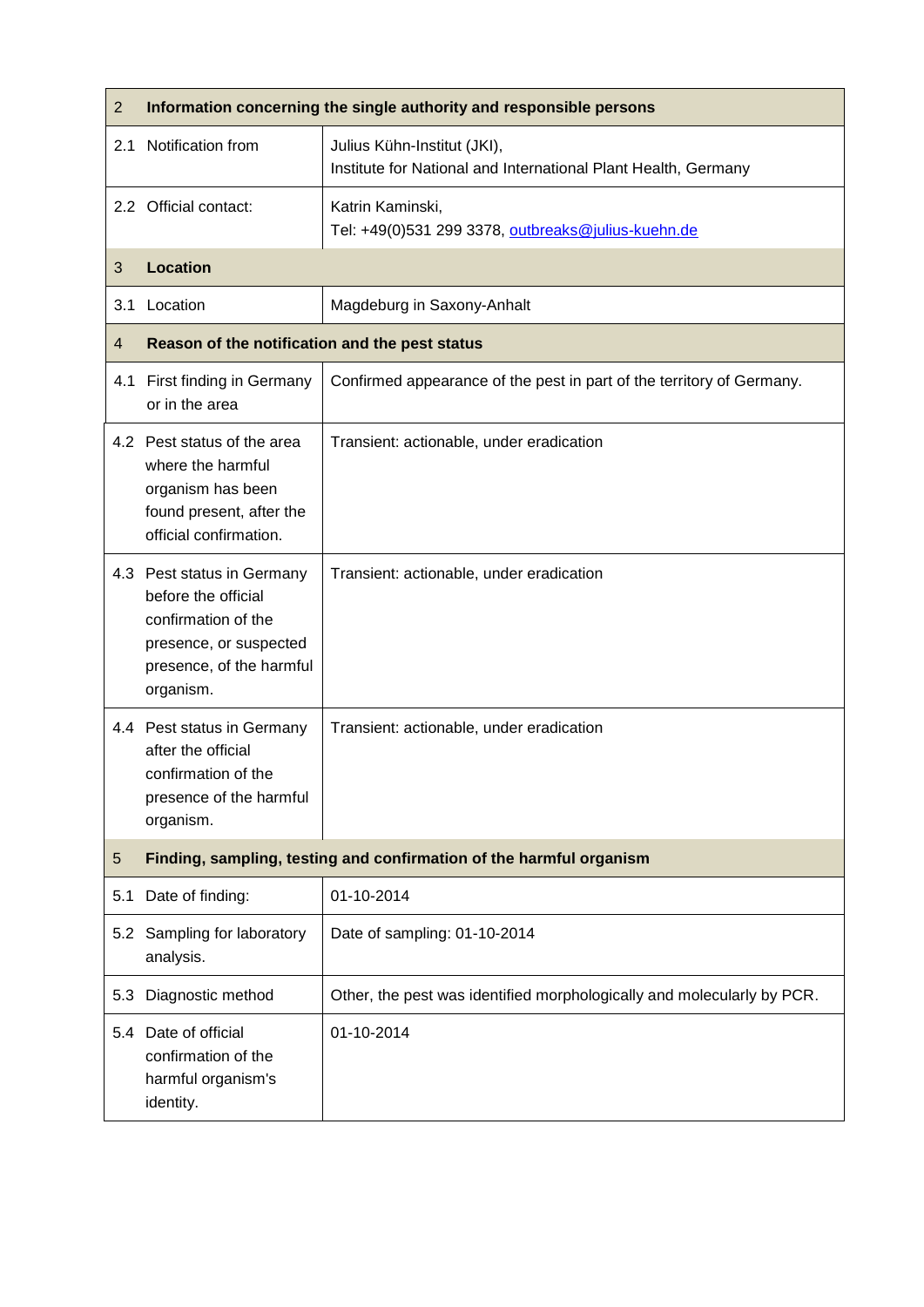| 6              | Infested area, and the severity and source of the outbreak in that area |                                                                                                                                                                                                                                                                                                                                                     |  |
|----------------|-------------------------------------------------------------------------|-----------------------------------------------------------------------------------------------------------------------------------------------------------------------------------------------------------------------------------------------------------------------------------------------------------------------------------------------------|--|
| 6.1            | Characteristics of the<br>infested area and its<br>vicinity.            | Open air - other: public sites<br>Plant already planted, not to be reproduced or moved.                                                                                                                                                                                                                                                             |  |
|                | 6.2 Host plants in the<br>infested area and its<br>vicinity             | Acer, Aesculus hippocastanum, Salix, Populus, Fraxinus                                                                                                                                                                                                                                                                                              |  |
| 6.3            | Infested plant(s), plant<br>product(s) and other<br>object(s).          | Acer, Aesculus hippocastanum, Salix, Populus, Fraxinus                                                                                                                                                                                                                                                                                              |  |
|                | 6.4 Severity of the outbreak.                                           | The first discovery was made on a chestnut tree. Beetles and a larva<br>were found and the infested tree showed exit holes on several branches.                                                                                                                                                                                                     |  |
|                | 6.5 Source of the outbreak                                              | Not possible to identify the origin of the infestation. Presumably there are<br>at least 2 infestation origins. It is assumed that one infestation focus can<br>be found in the harbor area. In this area also several stone companies<br>are located that may have imported wood packaging from third countries<br>along with the imported stones. |  |
| $\overline{7}$ | <b>Official phytosanitary measures</b>                                  |                                                                                                                                                                                                                                                                                                                                                     |  |
| 7.1            | Adoption of official<br>phytosanitary<br>measures.                      | Official phytosanitary measures have been taken. Those measures are<br>taken inside the demarcated area.<br>Felling of infested and specified plants within a radius of 100 m around<br>an infested tree. Ongoing surveillance.                                                                                                                     |  |